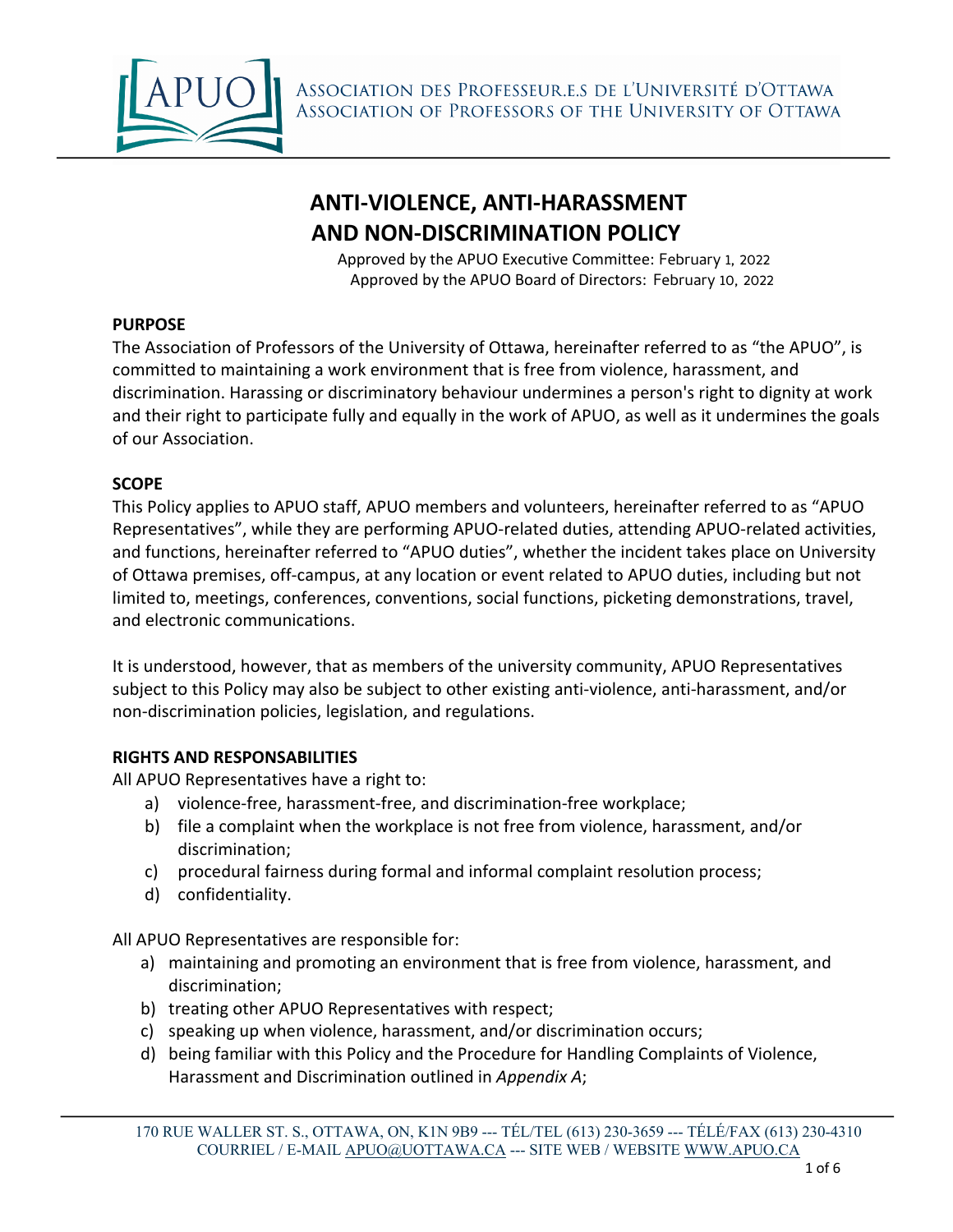- e) reporting the incident of violence, harassment, and/or discrimination to the appropriate person;
- f) cooperate with any efforts to investigate and resolve matters arising under this Policy.

The APUO Administrative Director and the APUO President are responsible for:

- a) enforcing this Policy;
- b) acting as a resource for APUO Representatives who require general or specific information on violence, harassment, and/or discrimination;
- c) taking appropriate actions when they have knowledge of violence, harassment, and/or discrimination;
- d) treating allegations of violence, harassment, and/or discrimination seriously, speedily, and confidentially;
- e) documenting details of concerns, actions taken, outcomes, and remedies;
- f) assisting Parties to informally address and resolve concerns, when possible;
- g) assisting Parties to informally address and resolve concerns with the assistance of an external Mediator;
- h) assisting Parties to formally address and resolve concerns with the assistance of an external Investigator;
- i) ensuring that any agreed upon restorative or corrective measures are implemented;
- j) coordinating the delivery of appropriate training to the APUO Administrative Director, the APUO President, and to members who sit on the APUO Standing Committee on Discipline, hereinafter referred to as "SCD";
- k) ensuring that APUO staff and APUO Members who sit on the SCD are aware of procedures pertaining to violence, harassment, and discrimination, and the avenues of recourse.

The APUO Administrative Director and the APUO President are not responsible for:

- a) initiating a complaint procedure on behalf of an affected Party;
- b) serving as advocates for or against a Complainant or Respondent in matters under this Policy.

#### **DEFINITIONS**

For the purpose of this Policy, the following definitions shall apply:

**Violence** under the *[Occupational Health and Safety Act](https://www.ontario.ca/document/workplace-violence-school-boards-guide-law/workplace-violence-under-occupational-health-and-safety-act)* may include but is not limited to:

- a) exercise of physical force that causes or could cause physical injury;
- b) attempt to exercise physical force that could cause physical injury;
- c) statement or behaviour that a reasonable person would interpret as a threat.

**Harassment** may include but is not limited to any vexatious comment or conduct against someone that is known or ought reasonably to be known to be unwelcome. It also includes harassment on the prohibited grounds identified under the *[Ontario](https://www.ohrc.on.ca/en/students%E2%80%99-handouts/fact-sheet-1-ontario-human-rights-code) Human Rights Code1*, such as sexual, workplace and personal harassment. Harassment may involve repeated forms of

<sup>1</sup> <https://www.ohrc.on.ca/en/students%E2%80%99-handouts/fact-sheet-1-ontario-human-rights-code>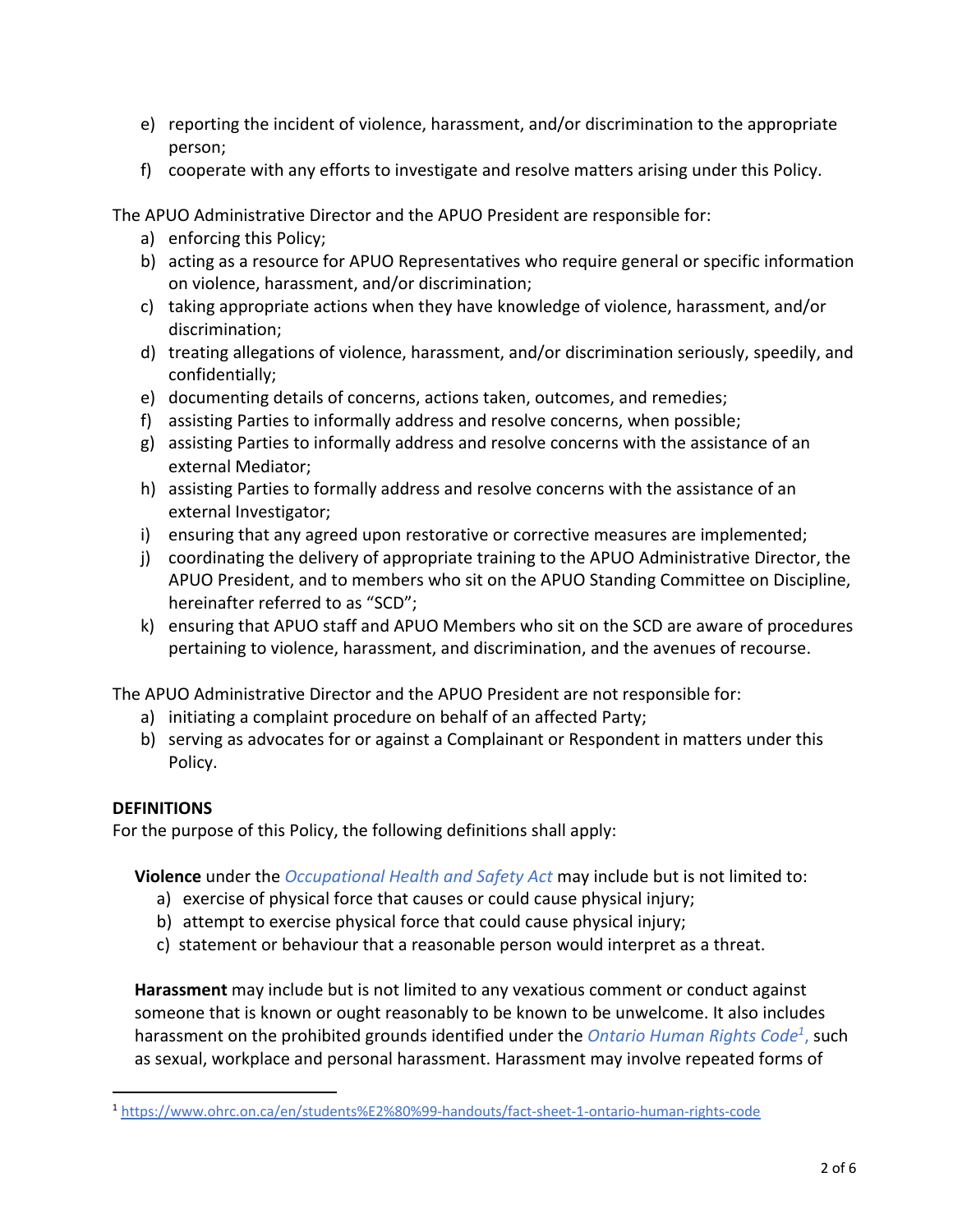unwanted and unwarranted behaviour, a single incident of behaviour or a behaviour, when viewed individually, may not seem offensive, however, it is the synergy and repetitive characteristic of the behaviours that produce harmful effects amounting to harassment.

The following examples generally do not constitute harassment:

- a) exclusion of a person for a particular job based on specific occupational requirements necessary to accomplish the safe and efficient performance of the job;
- b) normal exercise of management rights;
- c) criticism about the work mistake and not the person;
- d) counselling a person on her/his performance appraisal when done in a non-discriminatory and respectful manner;
- e) taking corrective or disciplinary measures when justified.

## **Sexual harassment** may include but is not limited to:

- a) sexual solicitation or unwanted sexual attention from a person who knows or ought reasonably to know that such attention is unwanted;
- b) implied or expressed promise of reward for complying with a sexually oriented request;
- c) implied or expressed threat of reprisal or actual reprisal for refusing to comply with a sexually oriented request or sexual attention;
- d) comments or jokes based on sex or gender norms, behaviour, or sexuality;
- e) a sexual relationship that constitutes an abuse of power in a relationship of authority;
- f) a sexually oriented comment or behaviour that may reasonably be perceived to create a negative psychological and emotional environment for work (e.g. "poisoned environment" due to sexual jokes, comments, images, etc.).

**Workplace harassment** may include but is not limited to:

- a) vexatious behaviour in the form of unwanted and/or repeated conduct, verbal comments, actions, gestures that have the potential to contribute to a harmful work environment and that affects dignity, psychological and/or physical integrity of a person;
- b) unwanted and/or repeated conduct, verbal comments, actions, gestures that are known or should be known to be offensive, embarrassing, humiliating, or demeaning. It can include behaviour that intimidates, isolates, or discriminates against a person or a group of persons.

# **Personal harassment** may include but is not limited to:

- a) slurs, insults and name-calling;
- b) circulating or posting offensive or derogatory pictures or documents;
- c) public humiliation;
- d) exclusion from union activities or functions for no reason;
- e) threats and intimidation.

**Discrimination** is the act of treating an individual or group differently and/or unfairly on the basis of any prohibited ground as defined by the *[Ontario Human Rights Code2](https://www.ohrc.on.ca/en/students%E2%80%99-handouts/fact-sheet-1-ontario-human-rights-code)* , such as gender

<sup>2</sup> <https://www.ohrc.on.ca/en/students%E2%80%99-handouts/fact-sheet-1-ontario-human-rights-code>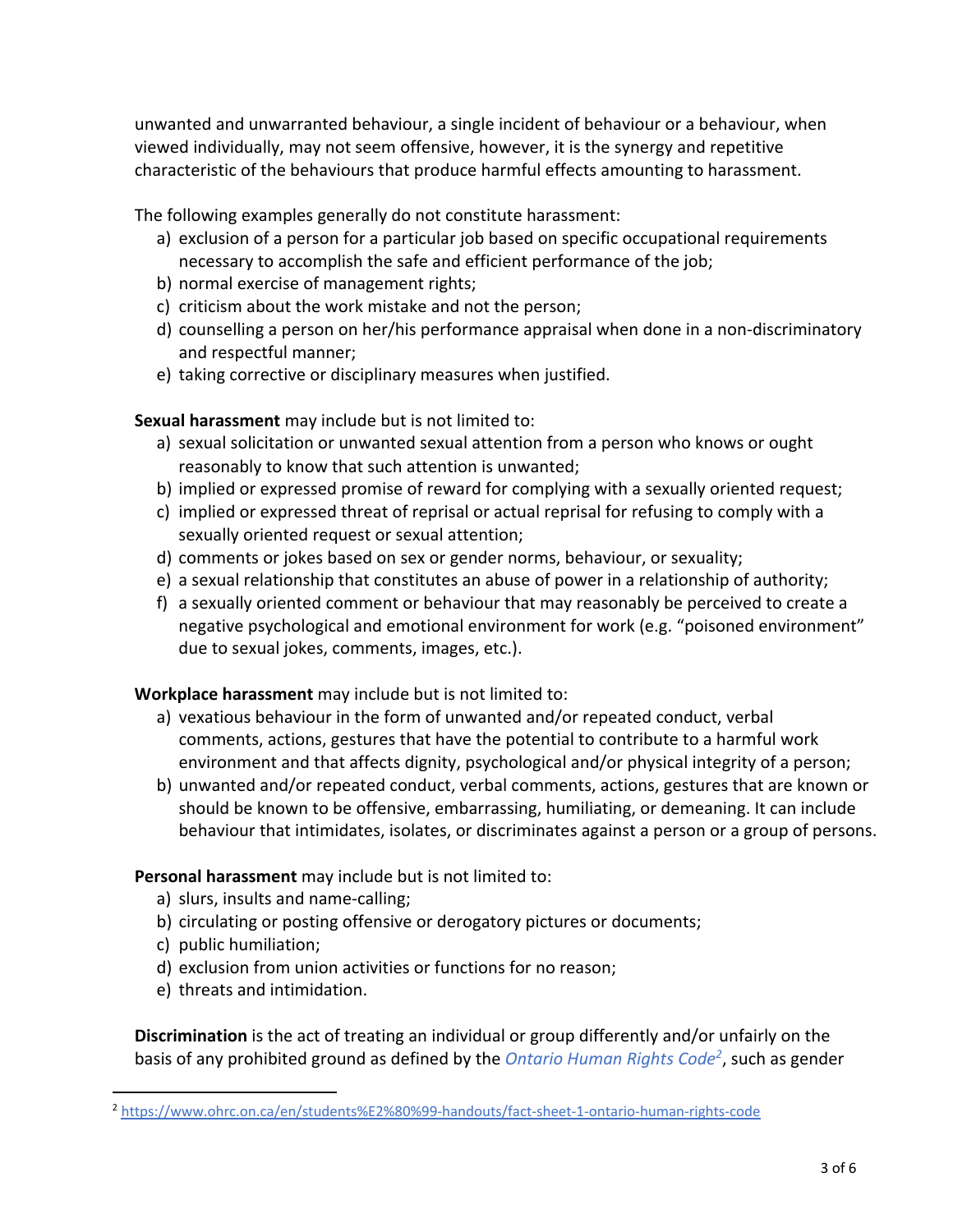identity or gender expression, race, ethnicity, language, class, financial status, sexual orientation, disability or different abilities, age. It may include, but is not limited to: an act, behaviour or practice, whether intended or unintended, that has the purpose or effect of imposing burdens, obligations, disadvantages, or preferences on a person or group of persons which are not imposed on others.

**Complaint** is a statement of facts alleged by a Complainant seeking recourse pursuant to this Policy.

**Complainant** is a person who believes that she/he has experienced violence, harassment, and/or discrimination and who seeks recourse pursuant to this Policy.

**Respondent** is a person against whom an allegation of violence, harassment, and/or discrimination has been made pursuant to this Policy.

**Support person** is a person of the individual's choice who acts in a supportive role but is not an active participant in the process (e.g. friend, elder, parent, religious advisor, or partner). The Support person can provide encouragement or other emotional or moral support. The Support person's role is not to act or speak on behalf of the APUO Representative. The Support person must not be a witness or otherwise involved in the process, and must agree in writing to maintain confidentiality of the process in which the Support person is involved.

#### **POLICY STATEMENT**

No violence, harassment, and discrimination of or by APUO Representatives will be tolerated. If a person feels that the threat of or incidence of violence will occur imminently, or has been the victim of or witness to workplace violence, they may call Protection Services at (613) 562-5411, or the Police.

Any APUO Representative may file a complaint using the process detailed in the APUO Procedure for Handling Complaints of Violence, Harassment and Discrimination.

APUO is committed to maintaining an environment that promotes the understanding and respect for dignity of the person and one that is free from violence, harassment, and discrimination.

APUO will provide and maintain a fair and timely process for reporting, investigating complaints of violence, harassment, and/or discrimination, and determining consequences through Procedure for Handling Complaints of Violence, Harassment and Discrimination developed under this Policy.

An APUO Representative may file or withdraw a complaint of violence, harassment, and/or discrimination pursuant to this Policy and its Procedure without fear of reprisal or threat, except where the APUO has determined the complaint to be frivolous or vexatious. In such cases, the APUO will take appropriate preventative and corrective action and will, where warranted, hold persons responsible.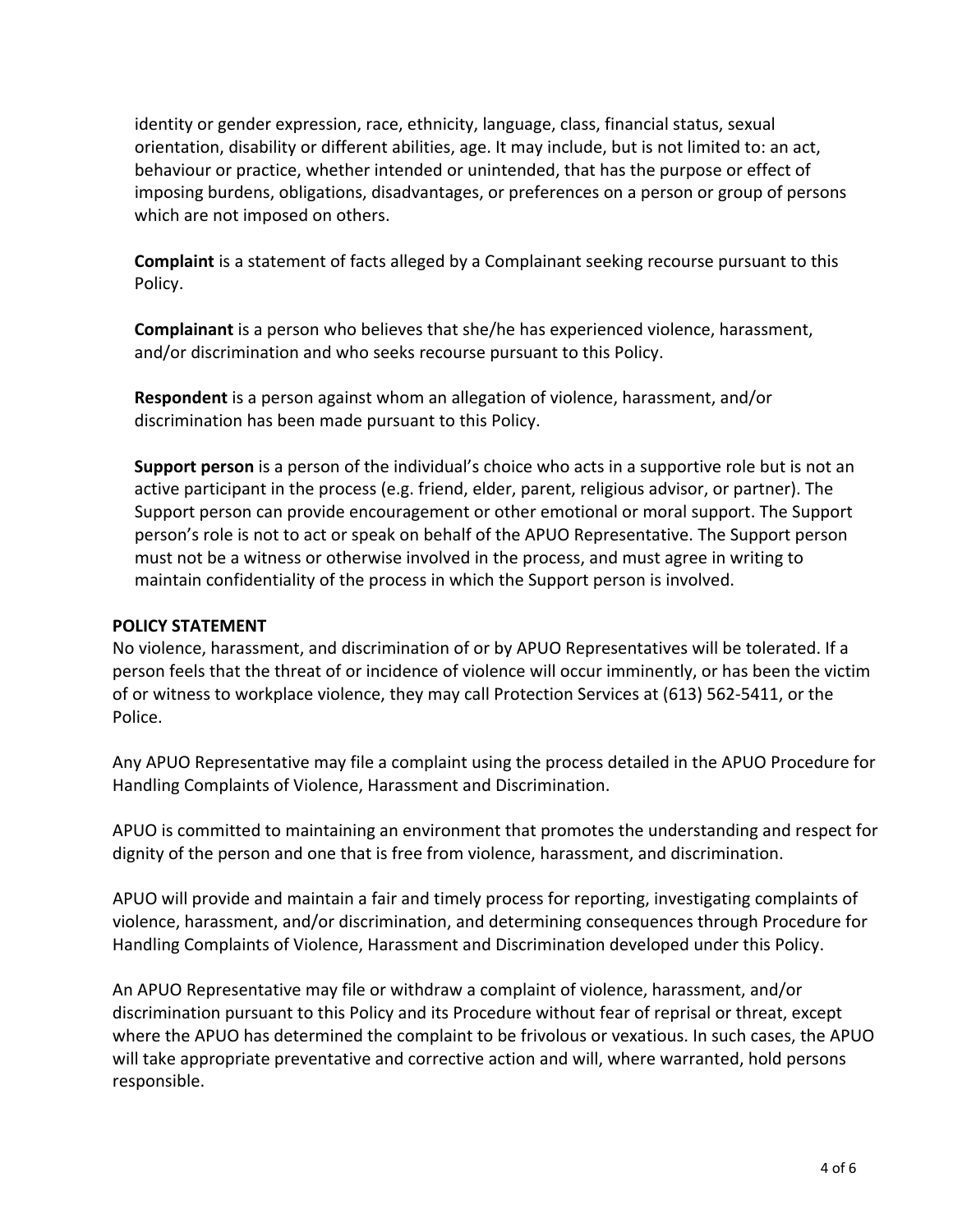Any person against whom an allegation of violence, harassment, and/or discrimination has been made will be presumed innocent unless a formal decision to the contrary is reached under the terms of this Policy.

If any discipline or substantive remedy of APUO Representatives (such as reprimand, suspension, discharge, or expulsion from APUO duties) is involved, the SCD will make the final decision.

## **TIME LIMITS**

A complaint must be submitted within twelve (12) months of the incident(s). The twelve (12) months' time limit to file a complaint is calculated from the date of occurrence of the last repeated incident or from the date of the single severe incident of violence, harassment, and/or discrimination, unless there are extenuating circumstances where a complaint may otherwise have been deemed to be filed outside of the time limit, such as a sick leave.

## **CONFIDENTIALITY**

The APUO understands that it is in the interests of all Parties to keep matters arising under this Policy confidential in order to safeguard persons against unsubstantiated allegations, to protect the rights of those involved (including witnesses) in the allegation, and to preserve the integrity of the complaint procedures.

The confidentiality of the Complainant and Respondent regarding an alleged incident of violence, harassment, and/or discrimination pursuant to this Policy will be respected by all those who are involved, who are privy to information, or in possession of documentation pertaining to matters or incidents relating to a complaint, mediation, investigation, or as otherwise required by law.

The names of the Complainant and Respondent will not be disclosed to any person except where disclosure is necessary for the purpose of investigating and resolving the complaint or taking any related disciplinary measures.

Confidentiality is not the same as anonymity. The identity of the Complainant or Respondent may be disclosed if disclosure is necessary to facilitate the resolution of the complaint. The Complainant or Respondent will be advised in writing if their identity will be disclosed.

# **POLICY VIOLATION**

Any policy violation, acts of reprisal or retaliation against any person involved in a complaint, or a breach of confidentiality or settlement may result in disciplinary actions.

# **REVIEW**

The APUO will review this Policy at least annually, as required by the *[Occupational Health and Safety](https://www.ontario.ca/laws/statute/s09023)  [Act3](https://www.ontario.ca/laws/statute/s09023)*.

## **REFERENCES**

<sup>3</sup> <https://www.ontario.ca/laws/statute/s09023>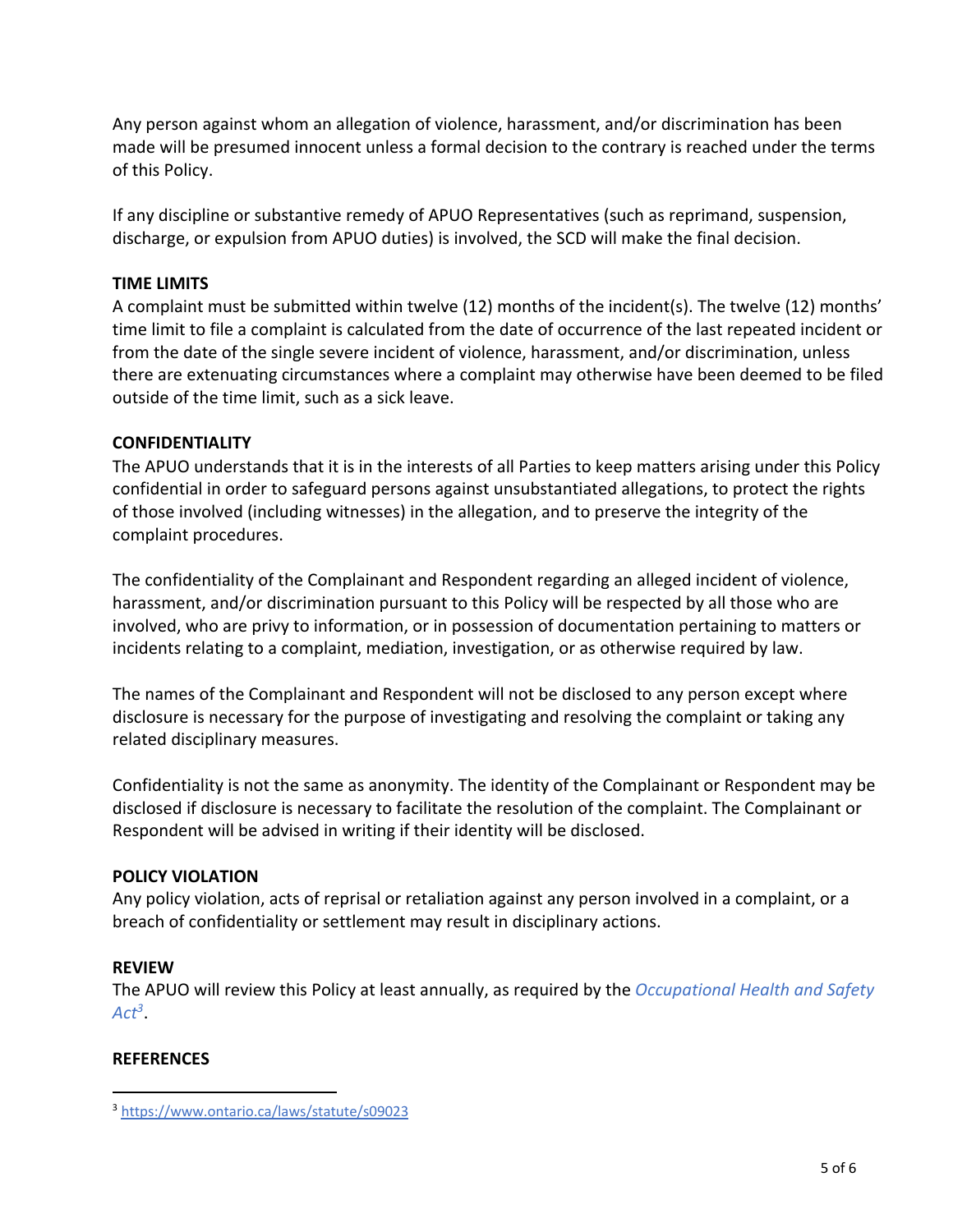Policy Statement on Accessibility Standards for Customer Service Appendix A - Procedure for Handling Complaints of Violence, Harassment and Discrimination Appendix B - APUO Standing Committee on Discipline

#### **ENQUIRIES**

Questions of interpretation or application of this Policy are to be referred to: APUO Administrative Director (apuodir@uottawa.ca) APUO Policy, Governance and Administration Officer (apuo@uottawa.ca)

#### **ADMINISTRATIVE HISTORY**

| <b>Approval Authority</b> | <b>Board of Directors</b> |
|---------------------------|---------------------------|
| Original Approval Date    | 30/10/2018                |
| <b>Review Date</b>        | 10/02/2022                |
| Supersedes                | N/A                       |

Approved by the Executive Committee on 11/01/2018 Amended by the Executive Committee on 01/02/2022 Approved by the Board of Directors on 10**/**02**/**2022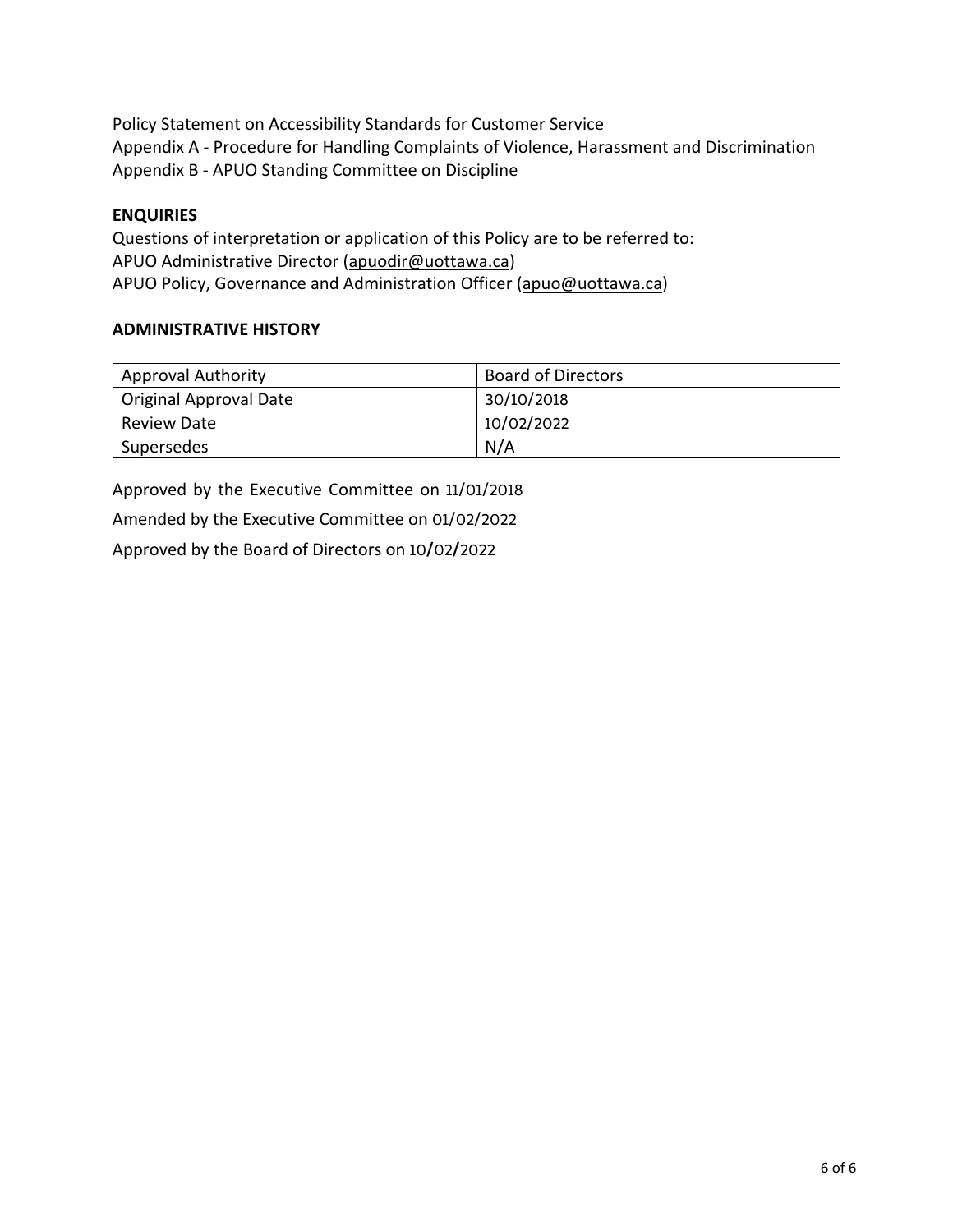

Appendix A

# **PROCEDURE FOR HANDLING COMPLAINTS OF VIOLENCE, HARASSMENT AND DISCRIMINATION**

Approved by the APUO Executive Committee: February 1, 2022 Approved by the APUO Board of Directors: February 10, 2022

## **PURPOSE**

The purpose of this Procedure for Handling Complaints of Violence, Harassment and Discrimination, hereinafter referred to as "Procedure", is to provide a fair, accessible, and expeditious process to deal with complaints relating to violence, harassment, and/or discrimination, and is developed pursuant to the APUO's Anti-Violence, Anti-Harassment and Non-Discrimination Policy. This Procedure does not prevent or discourage a person from filing an application with the Ontario Human Rights Tribunal within the deadlines set out in the *[Ontario Human Rights Code](https://www.ontario.ca/laws/statute/90h19)<sup>1</sup>* , or a person's right to pursue any other external legal recourse that may be available.

## **1 GENERAL**

- 1.1 If an APUO Representative believes they are subject to violence, harassment, and/or discrimination, they may, in no particular order:
	- a) communicate with a person or persons involved that the behaviour is unwelcome. They can do so on their own or with the assistance of another party. The communication may be verbal or in writing;
	- b) contact the APUO Administrative Director and/or the APUO President, hereinafter referred to as "APUO Officer";
	- c) contact a third-party external Investigator assigned by the APUO Officer, if:
		- (i) there is a conflict between the APUO Administrative Director and the APUO President;
		- (ii) the APUO Representative believes that the APUO Administrative Director and the APUO President may be in a conflict of interest while reviewing a complaint;
		- (iii) there is a reasonable apprehension that the APUO Administrative Director and the APUO President are biased.

In such case, a third-party external Investigator will undertake the functions of the APUO Administrative Director and/or the APUO President for handling complaints.

<sup>1</sup> <https://www.ontario.ca/laws/statute/90h19>

<sup>170</sup> RUE WALLER ST. S., OTTAWA, ON, K1N 9B9 --- TÉL/TEL (613) 230-3659 --- TÉLÉ/FAX (613) 230-4310 COURRIEL / E-MAIL APUO@UOTTAWA.CA --- SITE WEB / WEBSITE WWW.APUO.CA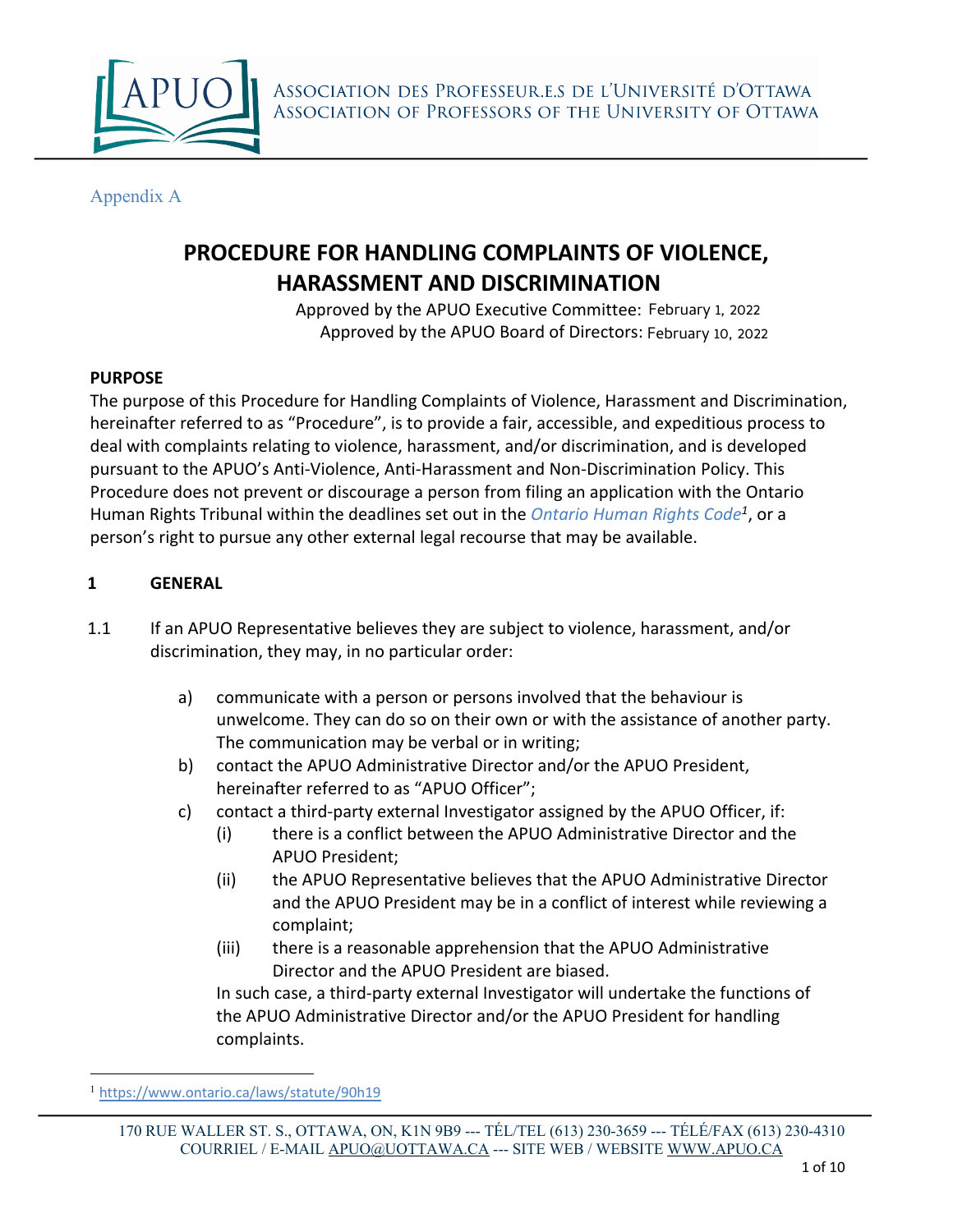- 1.2 No pressure can be put on the APUO Representative to drop the complaint or resolve it through the informal or formal processes outlined in this Procedure.
- 1.3 Once contact has been made, the APUO Officer will meet with the APUO Representative to discuss the complaint and the possible options for resolution.
- 1.4 If appropriate, the Complainant will be encouraged to discuss their concerns directly with the person(s) believed to have violated the Anti-Violence, Anti-Harassment and Non-Discrimination Policy, including requesting that the other Party(ies) stop the unwelcome offensive behaviour and/or comments.
- 1.5 If appropriate, the Complainant will be encouraged to resolve the dispute through an informal process, such as discussion between a Complainant and Respondent(s), or mediation.

#### **1.6 Interim Measures**

- 1.6.1 Where an APUO Officer has been informed about an allegation of violence, harassment, and/or discrimination, and has reasonable cause to believe there is a risk to health, safety, or security of the APUO Representative, they may consider the need to impose interim measures taken either during the formal or informal complaint resolution processes pending resolution, investigation, or decision on the issue.
- 1.6.2 Interim measures will be precautionary and not disciplinary, and may include:
	- a) having person(s) involved in the investigation to move work spaces;
	- b) temporary re-assignment or reorganization of APUO Representatives' duties;
	- c) suspension of access to the APUO office;
	- d) restriction or elimination of access to APUO Representatives in person, by email or telephone;
	- e) other necessary adjustments in the daily functioning of the APUO office that may be required to ensure physical and psychosocial health of APUO Representatives.
- 1.6.3 The APUO Officer will consider the following in determining the need for any interim measures:
	- a) whether the situation is an emergency;
	- b) whether the situation has existed for a short or a long period of time;
	- c) how complicated the situation appears to be;
	- d) what the fallout might be if the allegations of violence, harassment, and/or discrimination are true.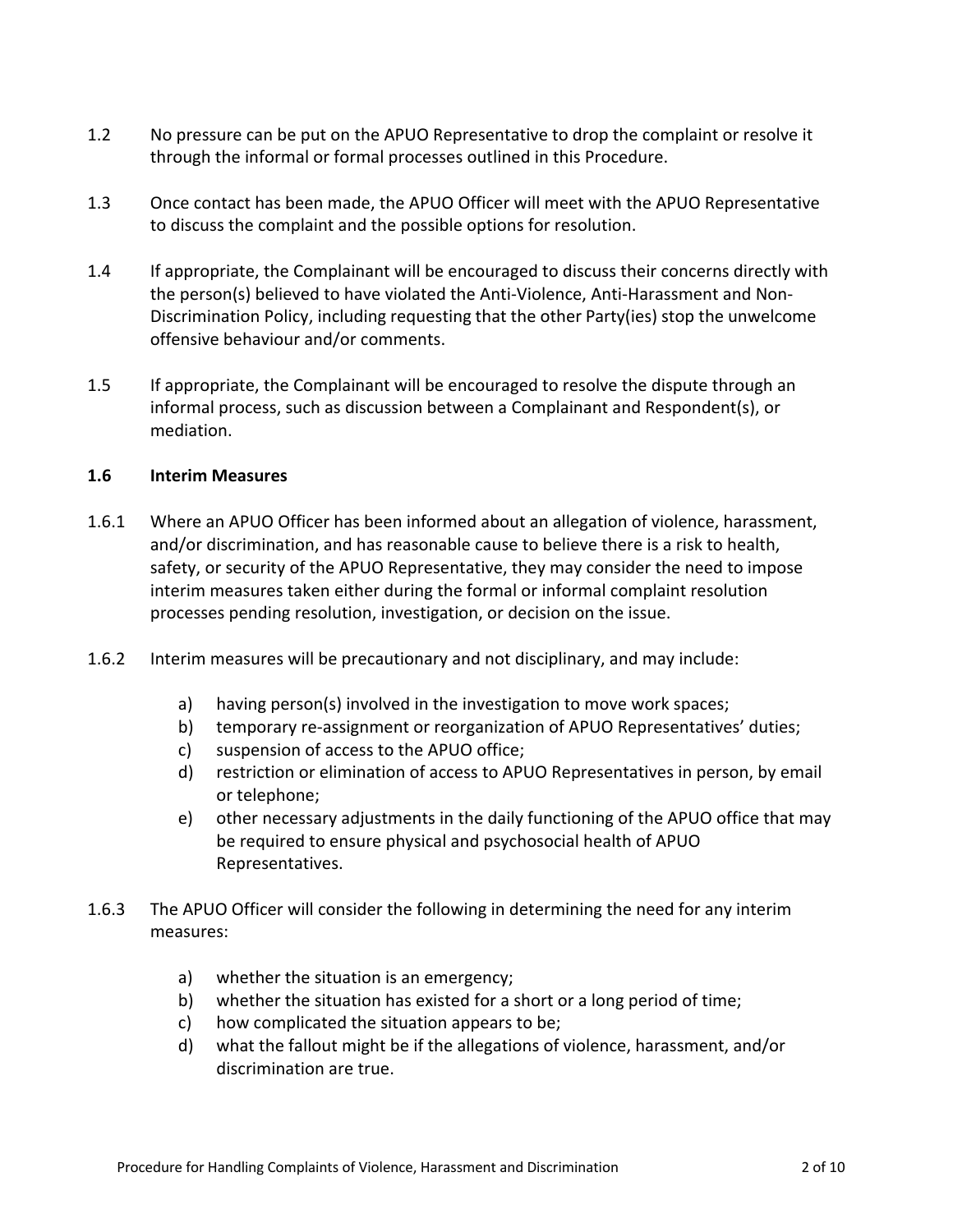#### **2 INFORMAL COMPLAINT RESOLUTION PROCESS**

#### **2.1 Step 1 - Initiating an Informal Complaint**

- 2.1.1 The APUO Officer will inform the APUO Representative on the process for filing an informal complaint. An informal complaint must be filed in writing to the APUO Officer. The onus remains on the Complainant to provide sufficient information and to be as precise and detailed as possible in order to allow the Respondent to understand the allegations and respond to them.
- 2.1.2 Information disclosed during the informal process is without prejudice and cannot be used during subsequent steps of the complaint process. Any person engaged in resolving an informal process of a complaint may not be called to testify in a subsequent proceeding in relation to information disclosed during mediation, unless ordered or compelled by a court, tribunal, or arbitrator.
- 2.1.3 An informal complaint must be submitted within twelve (12) months of the incident(s). The twelve (12) months' time limit to file a complaint is calculated from the date of occurrence of the last repeated incident or from the date of the single severe incident of violence, harassment, and/or discrimination, unless there are extenuating circumstances where a complaint may otherwise have been deemed to be filed outside of the time limit, such as a sick leave.
- 2.1.4 Options available to resolve an informal complaint will vary depending on the nature of the complaint and may include the following:
	- a) referral to suitable services or assistance available at the University of Ottawa or in the community;
	- b) providing information to the Complainant on how they can directly intervene in the situation on their own behalf;
	- c) communication with the person involved to inform that person of the alleged violence, harassment, and/or discrimination that such conduct is unwelcome and must cease;
	- d) informal processes such as mediation, facilitated dialogue, coaching, fact-finding discussion, clarification of the issues, or reconciliation;
	- e) working directly with the persons involved to help clarify perceptions, raise awareness of the impact of certain conduct, reconcile differences, and sort out misunderstandings, whether by bringing the Parties together, or by effecting communication through the Mediator.
- 2.1.5 Once the complaint has been received, the APUO Officer will proceed with the review of the complaint to determine whether the allegations satisfy the definitions of violence, harassment, and/or discrimination, explain their decision, and seek additional information from a Complainant, if necessary. After the review, the APUO Officer may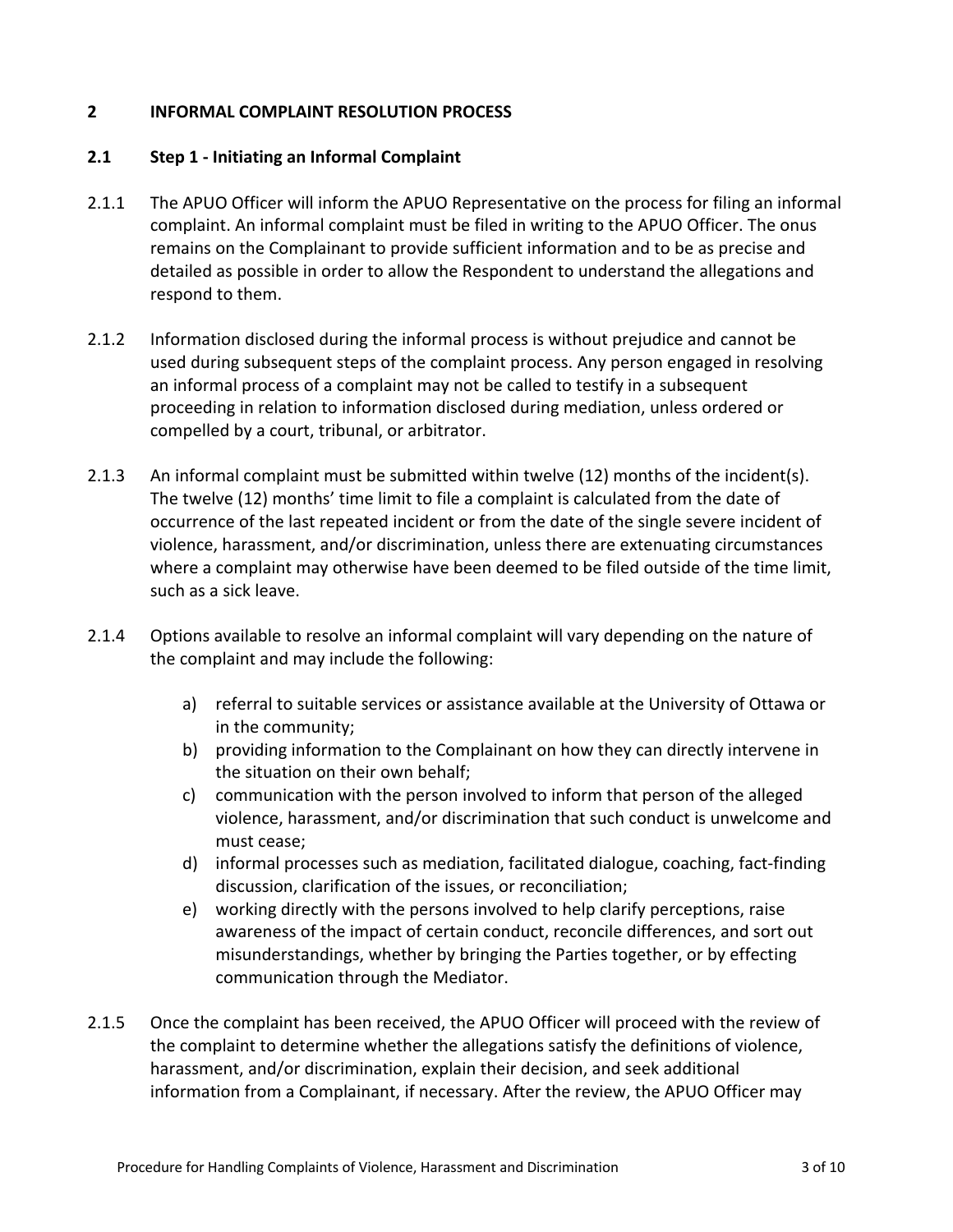advise the Complainant that the allegations are frivolous, vexatious, malicious, lie outside the jurisdiction of this Policy, do not satisfy the definition of violence, harassment, and/or discrimination, or are beyond the time limits for filing a complaint.

- 2.1.6 A Complainant may withdraw an informal complaint at any time by means of a written request to the APUO Officer without fear of reprisal.
- 2.1.7 Notwithstanding the Complainant's written request to withdraw a complaint, the APUO Officer may formally pursue a complaint in order to address allegations of violence, harassment, and/or discrimination if it is in the best interest of the APUO's operations to do so. The procedures will be adapted as necessary to allow the process to continue without a named Complainant.
- 2.1.8 APUO Representative may initiate the application of the Policy and Procedure where that person believes that they have witnessed violence, harassment, and/or discrimination committed by another APUO Representative by bringing the incident to the attention of the APUO Officer.

## **2.2 Step 2 – Informal discussion**

2.2.1 If appropriate, the Complainant and the Respondent, hereinafter referred to as "the Parties", will be encouraged to resolve the dispute through an informal discussion. The informal resolution process is voluntary and intended for the Parties to arrive at a mutually acceptable resolution.

#### **2.3 Step 3 - Mediation**

- 2.3.1 If previous steps have not resolved the complaint, the APUO Officer may offer the option of trying to resolve the complaint through mediation. Mediation will not be prerequisite to a formal investigation.
- 2.3.2 Mediation is voluntary and no negative inference will be made if any Party decides not to participate. Mediation proceedings are confidential and without prejudice.
- 2.3.3 Either Party may request mediation by making a written request to the APUO Officer within fifteen (15) working days of the date when the complaint was received by the Respondent.
- 2.3.4 Should both Parties agree to mediation, the APUO Officer will assign a third-party external Mediator, hereinafter referred to as "Mediator", within ten (10) working days of the request for mediation. Proceedings will begin in a timely manner within twenty (20) working days following the request for mediation.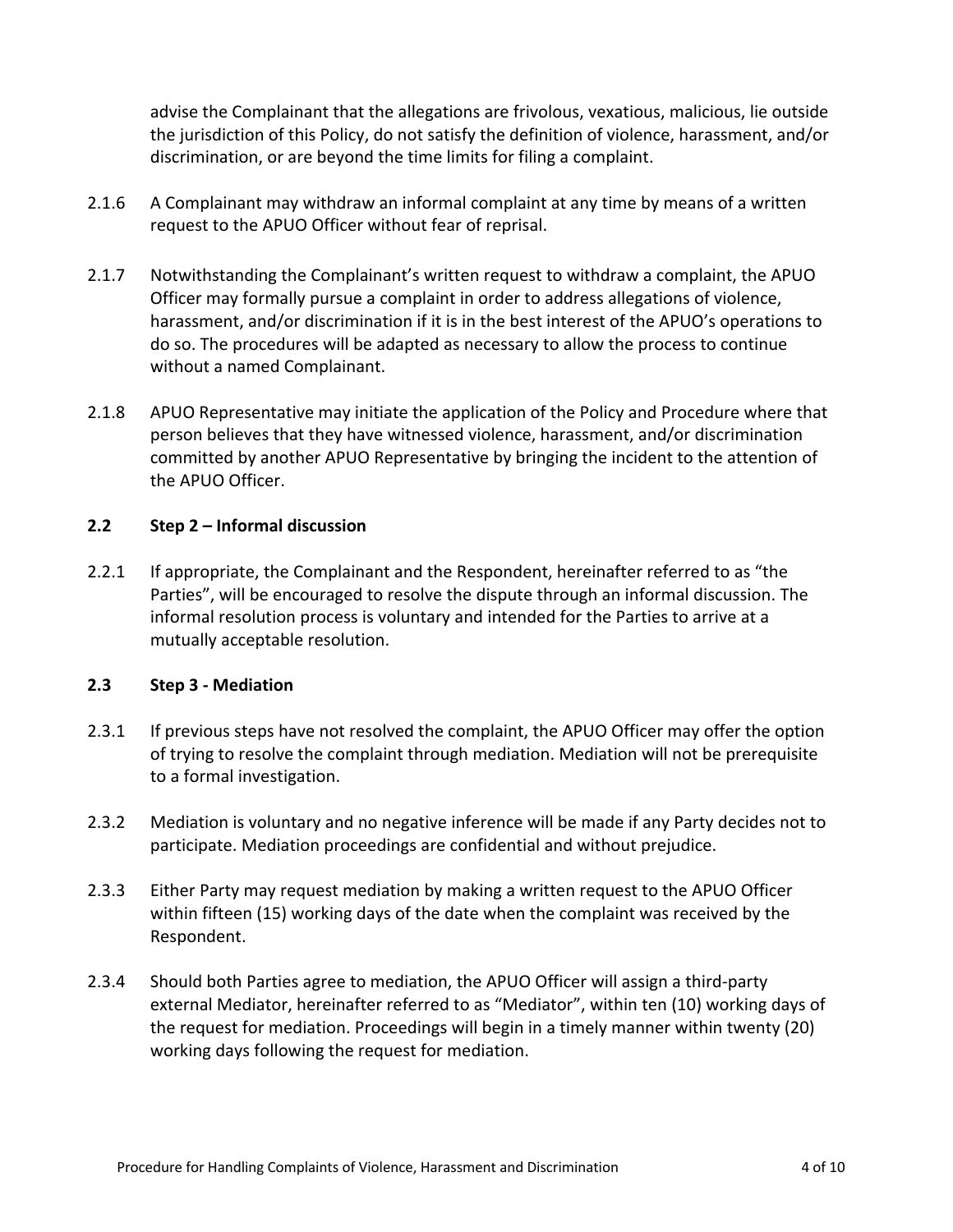- 2.3.5 If mediation does not result in a settlement, the Mediator will notify the APUO Officer within ten (10) working days of the mediation.
- 2.3.6 If mediation results in a settlement, the Mediator will forward the minutes of settlement to the APUO Officer.
- 2.3.7 Where a mutually acceptable settlement is reached by both Parties, the Parties will sign a statement of the terms of the resolution and the complaint process is deemed concluded.
- 2.3.8 Settlements will remain confidential, subject to the disclosure necessary to implement and monitor adherence to its terms, or as may be otherwise agreed by the Parties. Settlements do not set a precedent and cannot be used in similar cases. If an informal resolution is achieved, it will remain confidential.

#### **2.4 Step 4 – Unsuccessful informal process**

2.4.1 If the Parties are unable to resolve the matter via the informal process, they have an option to proceed with the formal process.

#### **3.0 FORMAL COMPLAINT RESOLUTION PROCESS**

#### **3.1 Step 1 - Initiating a Formal Complaint**

- 3.1.1 The APUO Officer will inform the Complainant on the process for filing a formal complaint and will, if requested, provide guidance. A formal complaint must be filed in writing to an APUO Officer. The onus remains on the Complainant to provide sufficient information and to be as precise and detailed as possible in order to allow the Respondent to understand the allegations and respond to them.
- 3.1.2 A formal complaint must be submitted within twelve (12) months of the incident(s). The twelve (12) months' time limit to file a complaint is calculated from the date of occurrence of the last repeated incident or from the date of the single severe incident of violence, harassment, and/or discrimination, unless there are extenuating circumstances where a complaint may otherwise have been deemed to be filed outside of the time limit, such as a sick leave.
- 3.1.3 A Complainant may withdraw a formal complaint at any time by means of a written request to an APUO Officer without fear of reprisal.
- 3.1.4 At any point during the formal complaint process, the Parties may, by mutual agreement, suspend the formal complaint process and request an informal mediation session as per Section 2.3 of this Procedure.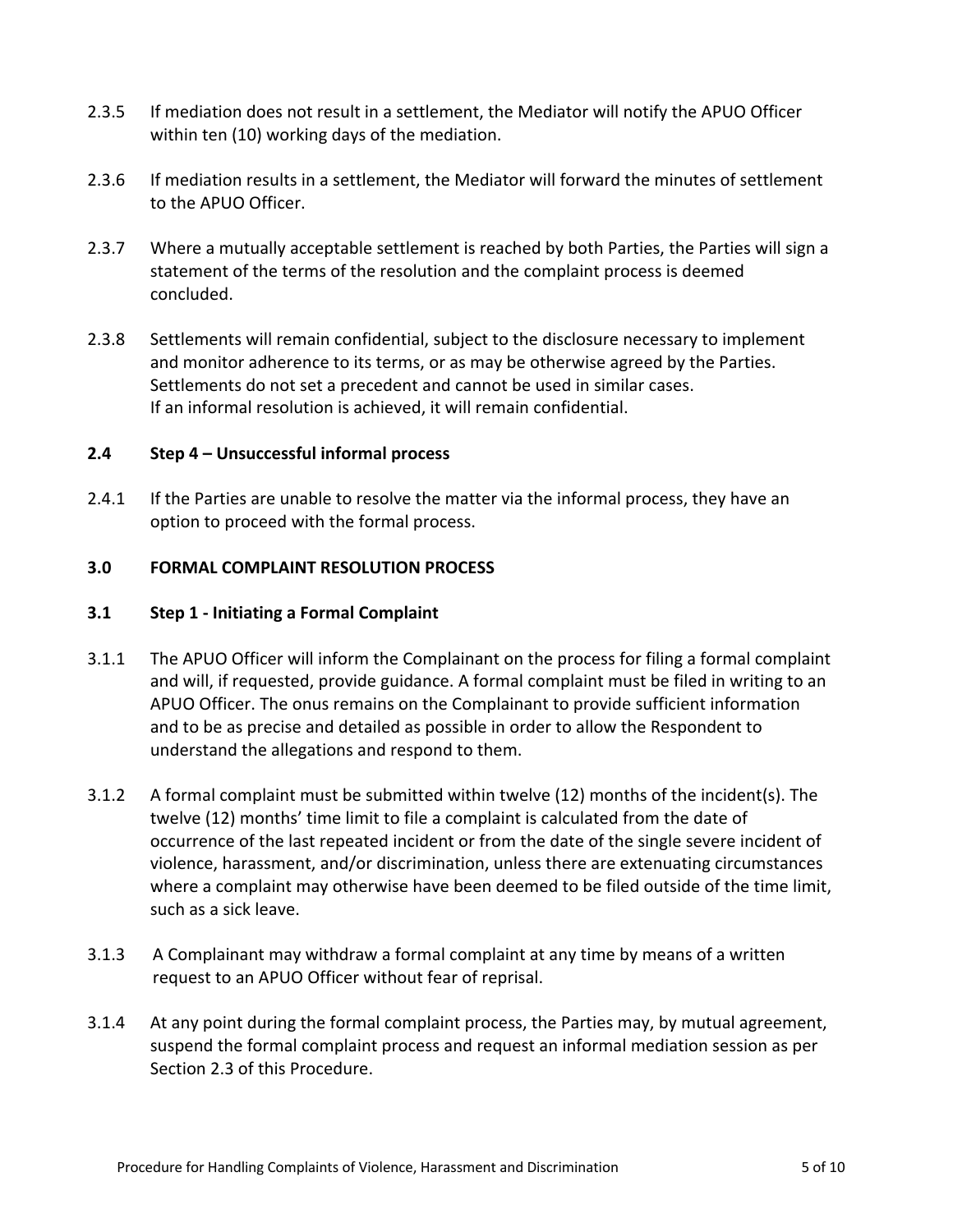3.1.5 Upon receipt of the formal complaint, the APUO Officer acknowledges receipt in writing and, within ten (10) working days of receiving it, notifies the Respondent and provides them with copy of the complaint.

In particular, a complaint should include the following:

- a) the nature of the complaint;
- b) all relevant Parties;
- c) the relationship of the Respondent to the Complainant;
- d) all relevant dates;
- e) all relevant place where the incident(s) took place;
- f) all relevant behaviour and conduct;
- g) all relevant witnesses, if applicable;
- h) all relevant supporting documentation;
- i) the remedy sought.
- 3.1.6 The Respondent will respond in writing to the formal complaint within fifteen (15) working days from the date the formal complaint was sent to the Respondent.

The Respondent will explain their position on the allegations set out in the complaint and will include the following:

- a) all relevant Parties;
- b) all relevant dates;
- c) all relevant place where the incident(s) took place;
- d) all relevant behaviour and conduct;
- e) all relevant supporting documentation;
- f) all relevant witnesses, if applicable.
- 3.1.7 Upon receipt of the Respondent's response to the allegations, the APUO Officer acknowledges receipt in writing, notifies the Complainant and provides a copy of the response to the Complainant within ten (10) working days of receiving the response.
- 3.1.8 If a response is provided, the Complainant can reply in writing within fifteen (15) working days from the date the Respondent's response was sent to the Complainant.
- 3.1.9 Upon receipt of the Complainant's reply, the APUO Officer acknowledges receipt in writing, notifies the Respondent and provides a copy of the response to the Respondent within ten (10) working days of receiving the response.

#### **3.2 Step 2 - Investigation**

3.2.1 A third-party external Investigator, hereinafter referred to as "Investigator", will be hired by the APUO within 20 (twenty) working days after having received the Respondent's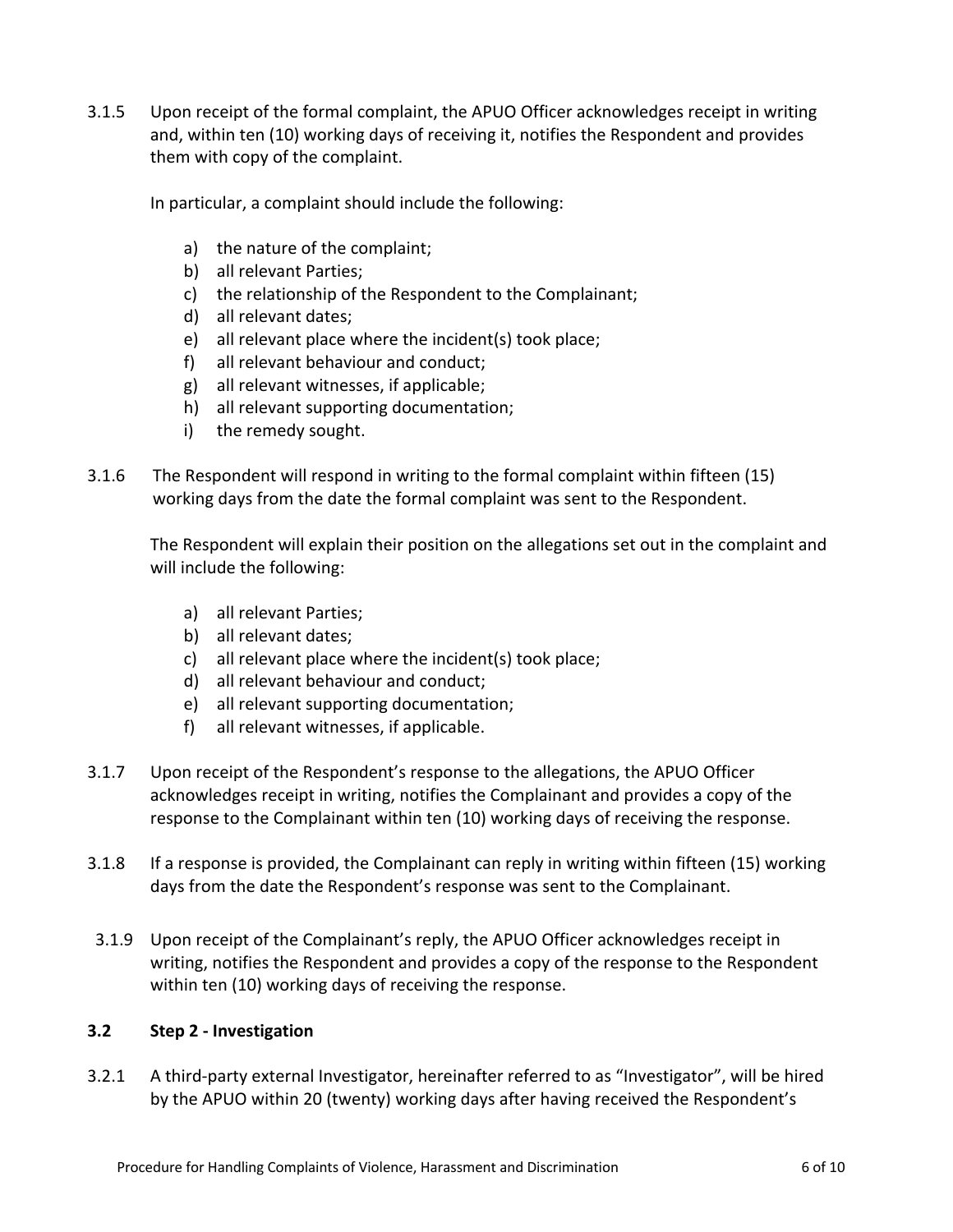reply and the Complainant's reply, if any. If required by the Parties, the Investigator will be bilingual. The APUO will provide the Investigator with terms of reference for the investigation and a proposed timeline for completing the investigation.

- 3.2.2 The APUO Officer will notify the Parties in writing of the appointment of the Investigator and that an investigation into the complaint has been initiated.
- 3.2.3 The APUO Officer will forward all relevant documents to the Investigator who will conduct an assessment to determine whether the complaint falls within the scope of violence, harassment, and/or discrimination, and whether the Respondent is guilty.
- 3.2.4 As soon as possible upon the appointment, the Investigator will meet separately with the Parties to review all documents related to the allegations and the investigation procedures. The Parties may be accompanied by a Support person in the meeting. The Parties will have an opportunity to present any additional information related to the complaint.
- 3.2.5 Once the investigation is complete, the Investigator will submit a final, confidential report of the investigation, hereinafter referred to as the "Investigation Report", to the APUO Officer setting out findings of fact and a determination as to whether Anti-Violence, Anti-Harassment and Non-Discrimination Policy has been breached by the Respondent.

The Investigation Report will contain:

- a) a summary of the background of the complaint, including a description of the allegations and response;
- b) summary of the process followed;
- c) summary of the evidence gathered;
- d) list of any pertinent documentation;
- e) discussion of the allegations related to the evidence gathered, including any opinion as to whether or not the allegations have been proven on a balance of probabilities;
- f) description of any mitigating or aggravating circumstances affecting either Party;
- g) recommendation(s) for remedy, corrective action, or sanction.
- 3.2.6 The Parties will receive copies of the Investigation Report. If the Investigator concluded that an act of violence, harassment, and/or discrimination has been committed, the APUO Officer will send the Investigation Report to the Executive Committee and APUO Standing Committee on Discipline, hereinafter referred to as the "SCD" (see *Appendix B*).
- 3.2.7 Following the receipt of the Investigation Report in which the confidentiality of the Parties regarding an alleged incident of violence, harassment, and/or discrimination will be respected, the SCD will make a final decision within twenty (20) working days as to how to proceed and what remedy, corrective action, or sanction (if any) will be applied.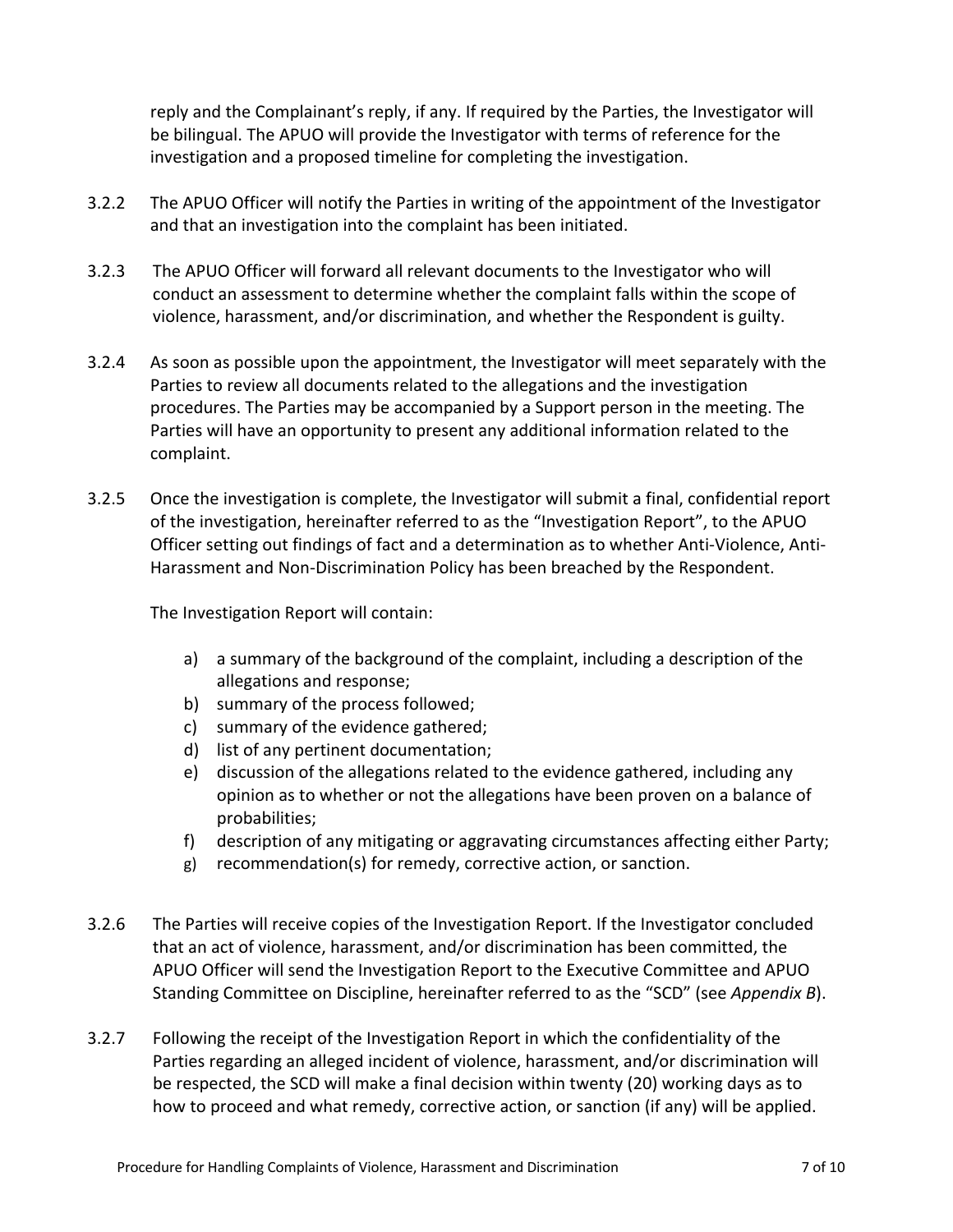- 3.2.8 The final decision of the SCD will be based on the recommendations set out in the Investigation Report and recommendations made by the Executive Committee.
- 3.2.9 The final decision of the SCD for remedy, corrective action, or sanction are binding and could include, but are not limited to, a warning, reprimand, apology, training, dismissal, or bar from running for office for a specified time, amongst others.

## **3.3 Step 3 - Appeal**

- 3.3.1 A Party has the right to appeal the final decision of the SCD only when the disciplinary action includes dismissal or bar from running for office for a specified time, or if a Party has doubts regarding the manner in which the third-party external investigation was conducted, and which subsequently had an influence on the final decision of the SCD. A Party has no right to appeal any other final decision of the SCD.
- 3.3.2 All appeals must be submitted in writing to the APUO Officer, specifying the grounds of the appeal, within 10 (ten) working days of receipt of the final decision of the SCD by the Parties and must include:
	- a) grounds for appeal, such as:
		- (I) actual bias of the third-party external Investigator;
		- (II) substantial prejudice resulting from a violation of the rules of procedural fairness in the course of the investigation;
		- (III) unreasonableness of the decision made by the SCD, e.g. the disciplinary action imposed was disproportionate relative to the violation of the Policy for which the Respondent was found responsible;
		- (IV) new information discovered after the final review of the Investigation Report, which could be sufficient to alter the decision.
	- b) any submissions and information relevant to the issues of the appeal;
	- c) the remedy or relief sought.
- 3.3.3 Upon receipt of the appeal, the APUO Officer acknowledges receipt in writing, notifies an opposing Party and provides a copy of appeal letter within five (5) working days.
- 3.3.4 An opposing Party will respond in writing to the appeal letter within ten (10) working days from the date the copy of appeal was provided by the APUO Officer.
- 3.3.5 The APUO Officer will notify the SCD about the decision of a Party to appeal the final decision for a disciplinary action within five (5) working days from the date the opposing Party responded in writing to the appeal letter. The APUO Officer will forward the appeal letter and response to the appeal letter to the SCD.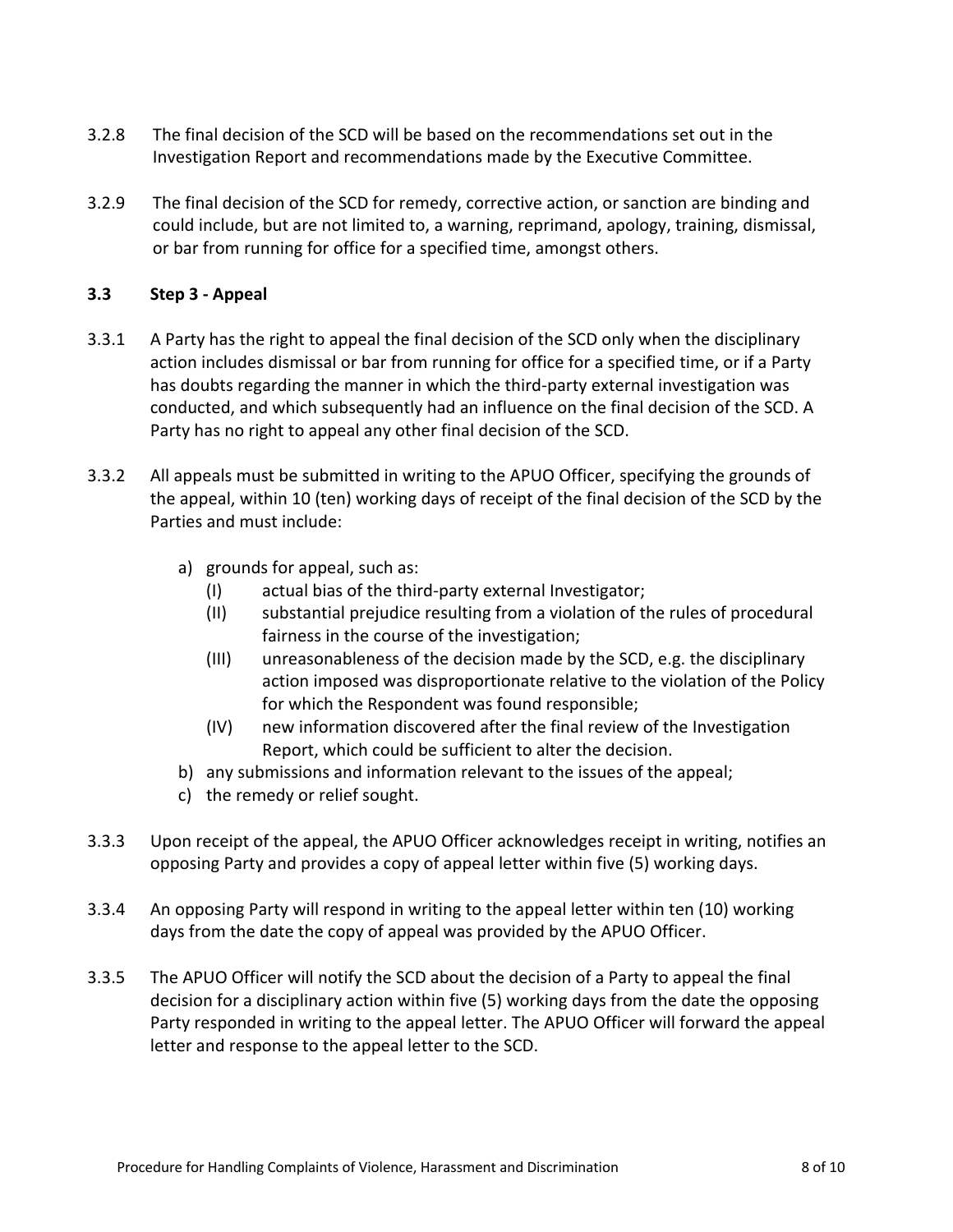- 3.3.6 Within ten (10) working days from the date an appeal letter and response to the appeal letter were sent to the SCD, a Party has a right to appeal the final decision by presenting their case in person to the SCD (e.g. give new evidence and reasons why disciplinary action shouldn't have been taken).
- 3.3.7 The final decision made by the SCD based on the information presented in person during the appeal hearing will be final and will not be subject to further appeal.
- 3.3.8 The filing of an appeal does not automatically suspend the imposition of any discipline, remedy, corrective action, or sanction (if any) by the SCD.

#### **4.0 POST-SETTLEMENT, POST-DECISION PROCESS**

- 4.1 The APUO Officer is responsible to ensure that the settlement or decision is implemented and that the terms are not breached by either Party.
- 4.2 If either Party believes the settlement has been breached, they must communicate with the APUO Officer. Breaching of a settlement may be considered as a new incident of violence, harassment, and/or discrimination.

#### **RECORD-KEEPING**

The APUO Officer will maintain a record of all complaints in order to document that the claim of violence, harassment, and/or discrimination was made and to document the outcome of the initial attempt to resolve a complaint in accordance with the Complaints and Grievances Section of the *[APUO Policy Statement on Management of Records](https://apuo.ca/wp-content/uploads/2020/07/Policy-Management-of-Record.pdf)*.

#### **CONFIDENTIALITY**

The APUO understands that it is in the interests of all Parties to keep matters arising under this Procedure confidential in order to safeguard persons against unsubstantiated allegations, to protect the rights of those involved (including witnesses) in the allegation, and to preserve the integrity of the complaint procedures.

The confidentiality of the Parties regarding an alleged incident of violence, harassment, and/or discrimination pursuant to this Procedure will be respected by all those who are involved, who are privy to information, or in possession of documentation pertaining to matters or incidents relating to a complaint, mediation, investigation, or as otherwise required by law.

The names of the Parties will not be disclosed to any person except where disclosure is necessary for the purpose of investigating and resolving the complaint or taking any related disciplinary measures.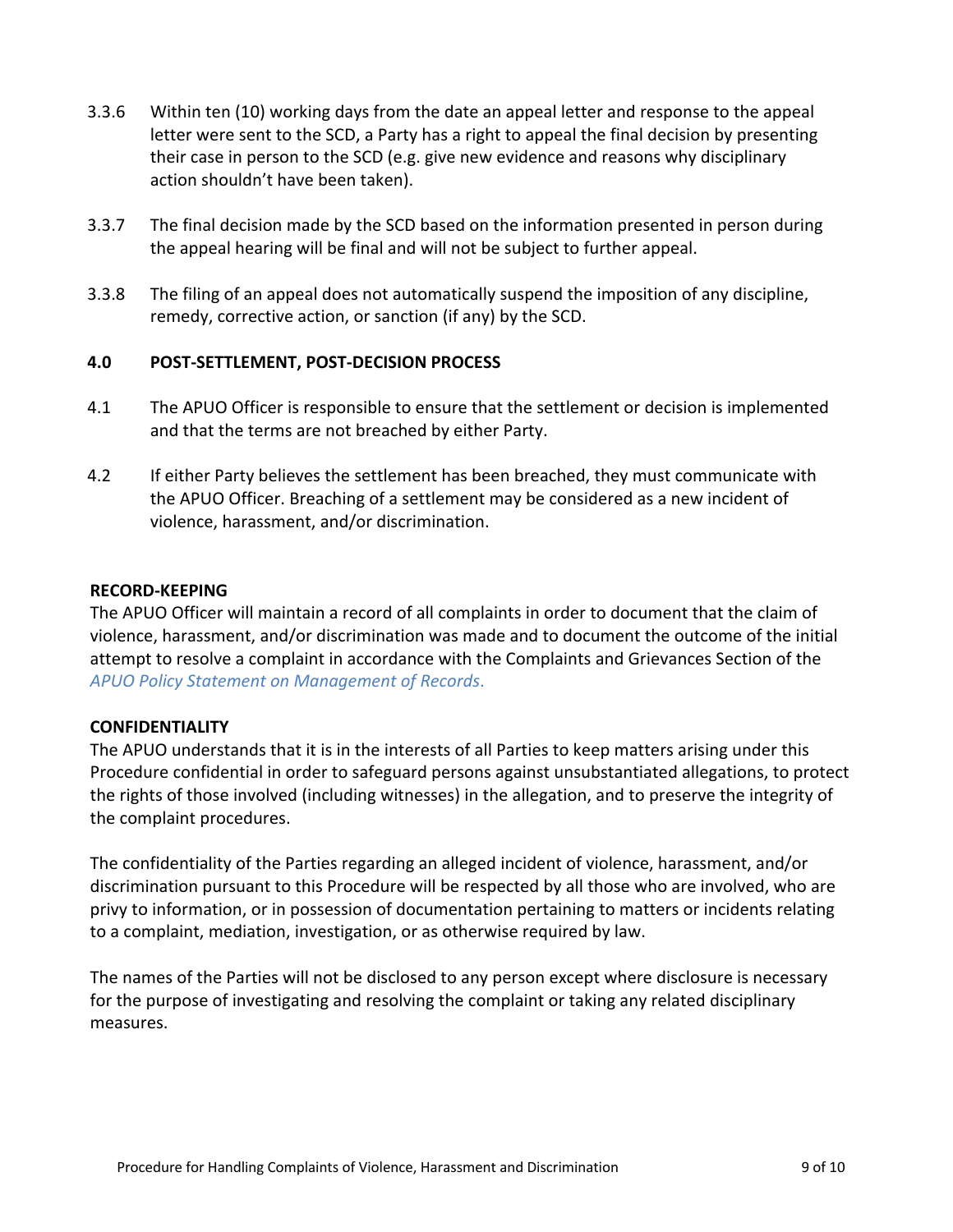Confidentiality is not the same as anonymity. The identity of either of the Parties may be disclosed if disclosure is necessary to facilitate the resolution of the complaint. Either Party will be advised in writing if their identity will be disclosed.

#### **REVIEW AND IMPLEMENTATION**

The APUO is responsible for review and implementation of this Procedure.

#### **REFERENCES**

Anti-Violence, Anti-Harassment and Non-Discrimination Policy APUO Policy Statement on Management of Records

#### **ENQUIRIES**

Questions of interpretation or application of this Procedure are to be referred to: APUO Administrative Director (apuodir@uottawa.ca) APUO Policy, Governance and Administration Officer (apuo@uottawa.ca)

#### **ADMINISTRATIVE HISTORY**

| <b>Approval Authority</b> | Executive Committee |
|---------------------------|---------------------|
| Original Approval Date    | 11/01/2018          |
| <b>Review Date</b>        | 01/02/2022          |
| Supersedes                | N/A                 |

Approved by the Executive Committee on 01/02/2022 Amended by the Executive Committee on DD/MM/YYYY